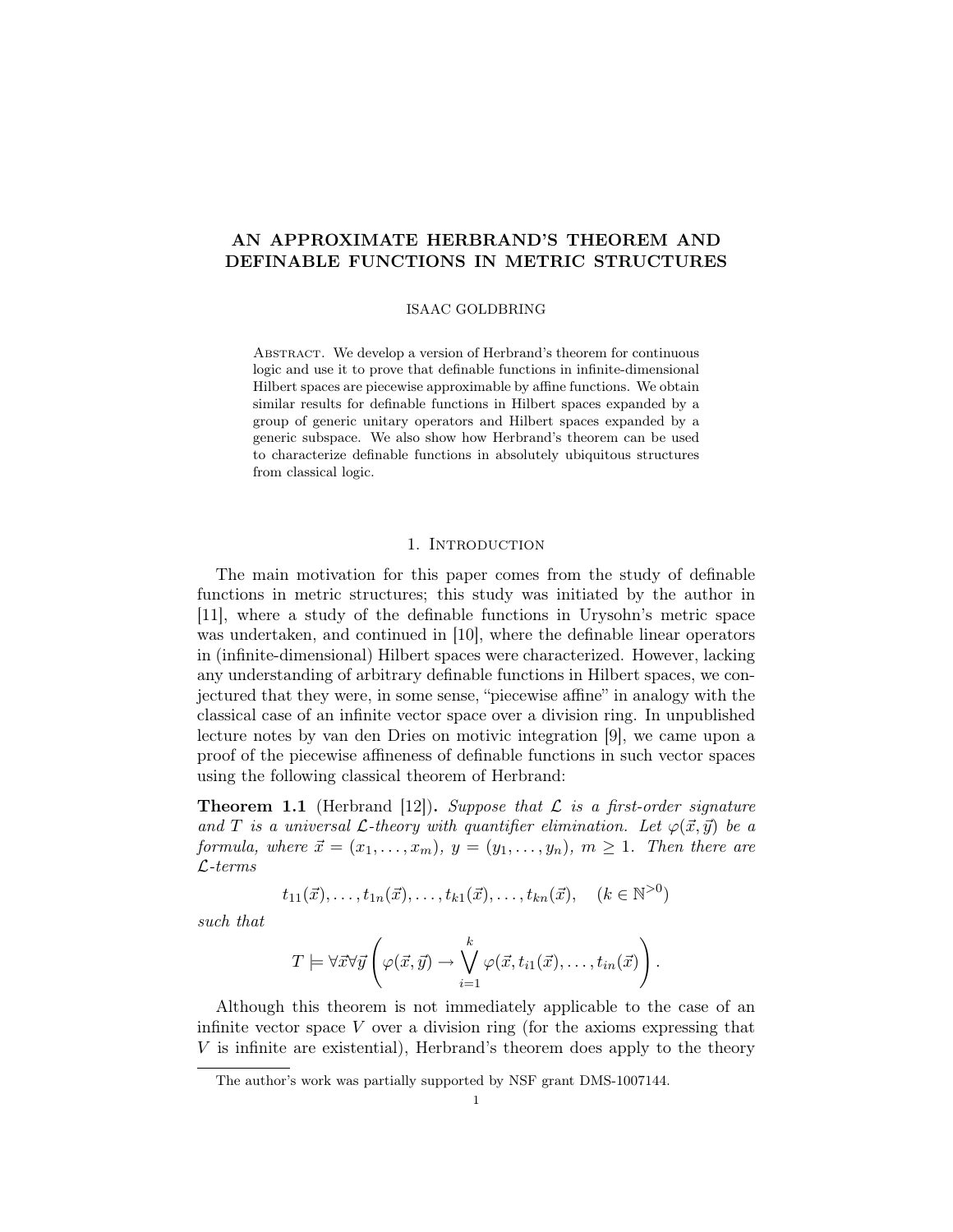of  $V$  with constants added for names of elements of  $V$ . Since terms in this extended language name affine functions, we get the aforementioned characterization of definable functions in  $V$ . (According to van den Dries, this use of Herbrand's theorem is well-known and often used.) Although Theorem 1.1 has an easy model-theoretic proof using compactness, we should remark that the result was first established using proof-theoretic techniques; see [6] and [7] for more on the history of Herbrand's result.

In this paper, we prove a version of Herbrand's theorem for continuous logic (Theorem 2.7 and Corollary 2.8 below) and use it to characterize definable functions in Hilbert spaces and some of their generic expansions, proving, in the case of pure Hilbert spaces, that definable functions are "piecewise approximable by affine functions." Along the way, we note that this method actually works whenever T is a model-complete  $\exists\forall$ -axiomatizable theory. In particular, we show that one can use Herbrand's theorem to understand definable functions in absolutely ubiquitous structures from classical logic.

Ulrich Kohlenbach pointed out to me that there is a proof-theoretic approach to metric structures (including Hilbert spaces) which deals with issues (e.g. Gödel's functional interpretation) which can be viewed as far reaching generalizations of Herbrand's theorem; see [13] and [14]. It would be interesting to understand the connection between these approaches.

We assume that the reader is familiar with the basic definitions of continuous logic as presented in the survey article [2]. In particular, each predicate take values in a closed, bounded interval in R.

The author would like to thank Vinicius C.L., Aleksander Ivanov, and Dugald Macpherson for helpful discussions concerning this work and Matthias Aschenbrenner for pointing out the paper [15] on absolutely ubiquitous structures. The author is also indebted to the anonymous referee for many valuable comments and suggestions.

# 2. Herbrand's Theorem in Continuous Logic

In this section, we let  $\mathcal L$  denote an arbitrary continuous signature. Recall that an  $\mathcal{L}\text{-theory}$  is a set of closed  $\mathcal{L}\text{-conditions}$ . Given an  $\mathcal{L}\text{-theory }T$  and an L-structure M, we write  $M \models T$  to mean  $\sigma^M = 0$  whenever the condition " $\sigma = 0$ " is in T. We extend this notation to sets of sentences in the obvious way: given a set of L-sentences  $\Gamma$  and an L-structure  $\mathcal{M}$ , we write  $\mathcal{M} \models \Gamma$ to mean  $\sigma^{\mathcal{M}} = 0$  for all  $\sigma \in \Gamma$ . It then makes sense to say that the collection of sentences Γ axiomatizes the theory T: for all  $\mathcal{L}$ -structures  $\mathcal{M}, \mathcal{M} \models \Gamma$  if and only if  $\mathcal{M} \models T$ .

**Definition 2.1.** Suppose that  $\Delta$  is a set of  $\mathcal{L}$ -sentences.

- (1) We say that  $\Delta$  is *closed under min* if whenever  $\sigma_1, \ldots, \sigma_n$  are sentences from  $\Delta$ , we have  $\min_{1 \leq i \leq n} \sigma_i \in \Delta$ .
- (2) We say that  $\Delta$  is *closed under weakening* if whenever  $\sigma \in \Delta$ , then  $\sigma - r \in \Delta$  for every  $r \in [0, 1]$ .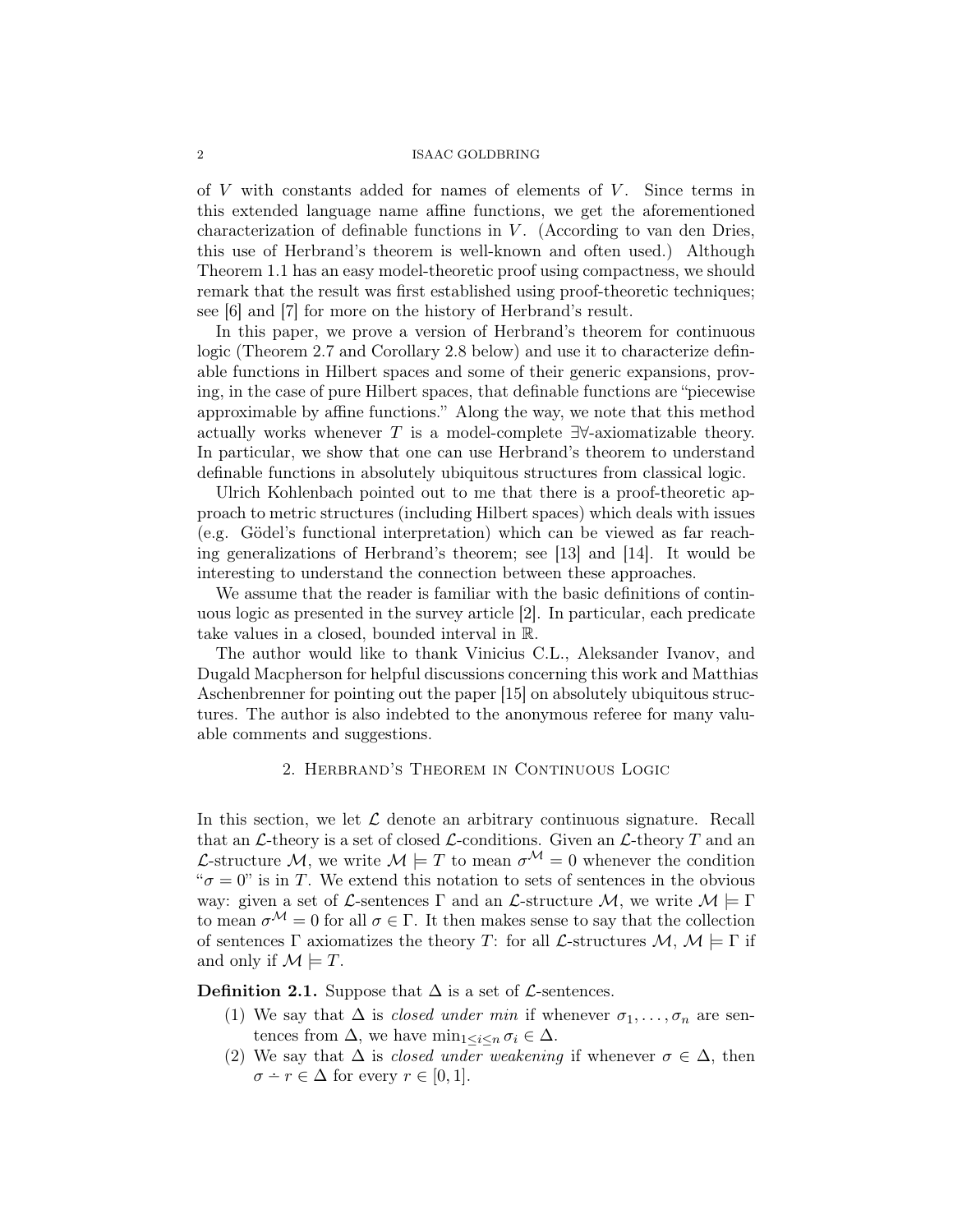The following lemma is in a similar spirit to Lemma 3.4 of [18]; the classical version, whose proof we mimic, can be found in [8].

**Lemma 2.2.** Suppose that T is a satisfiable  $\mathcal{L}$ -theory and  $\Delta$  is a set of  $\mathcal{L}$ sentences that is closed under min and weakening. Then the following are equivalent:

- (1) T is axiomatizable by a collection of sentences  $\Gamma \subseteq \Delta$ ;
- (2) For all L-structures M and N satisfying  $\mathcal{M} \models T$  and  $\sigma^{\mathcal{N}} = 0$  for all  $\sigma \in \Delta$  with  $\sigma^{\mathcal{M}} = 0$ , we have  $\mathcal{N} \models T$ .

*Proof.* Clearly  $(1) \Rightarrow (2)$ , so we need to prove  $(2) \Rightarrow (1)$ . Consider the set  $\Gamma = \{\sigma : \sigma \in \Delta \text{ and } T \models \sigma\}.$  We claim that  $\Gamma$  axiomatizes T. Suppose  $\mathcal{N} \models \Gamma$ . Let

$$
\Sigma = \{\frac{r}{2} - \delta \; : \; \delta^{\mathcal{N}} = r, \; r > 0, \; \delta \in \Delta\}.
$$

We claim that  $T \cup \Sigma$  is consistent. Suppose otherwise. Then there are  $\delta_1,\ldots,\delta_k$ ,  $r_1,\ldots,r_k$  such that  $T \models \min_{1 \leq i \leq k} (\delta_i - \frac{r_i}{2}) = 0$ . Since  $\Delta$  is closed under min and weakening, we have that  $\min_{1 \leq i \leq k} (\delta_i - \frac{r_i}{2}) \in \Gamma$ , so  $\mathcal{N} \models \min_{1 \leq i \leq k} (\delta_i - \frac{r_i}{2}) = 0$ , which is a contradiction to the fact that  $\delta_i^{\mathcal{N}} = r_i$ for each i. Let  $M \models T \cup \Sigma$ . Now suppose that  $\sigma \in \Delta$  and  $\sigma^{\mathcal{M}} = 0$ . Then  $\sigma^{\mathcal{N}}=0$ , else  $\frac{r}{2}-\sigma\in\Sigma$  for some  $r>0$ , contradicting  $\sigma^{\mathcal{M}}=0$ . By (2), we have  $\mathcal{N} \models T$ .

Given an L-structure M, let  $D(M)$  be the set of closed  $\mathcal{L}(\mathcal{M})$ -conditions of the form  $\sigma = 0$ , where  $\sigma$  is a quantifer-free  $\mathcal{L}(\mathcal{M})$  sentence and  $\sigma^{\mathcal{M}} = 0$ ; this is just the *quantifier-free diagram of*  $M$ . The following lemma is proved just as in classical logic.

**Lemma 2.3.** If  $\mathcal{N} \models D(\mathcal{M})$ , then the  $\mathcal{L}\text{-reduct of }\mathcal{N}$  contains a substructure isomorphic to M.

Let us call a sentence  $\sigma$  universal if it is formally universal, that is, of the form  $\sup_{\vec{x}} \varphi(\vec{x})$ , where  $\varphi$  is quantifier-free, or else logically equivalent to a formally universal sentence.

Lemma 2.4. The set of universal sentences is closed under min and weakening.

*Proof.* It is readily checked that  $\min(\sup_{\vec{x}} \varphi(\vec{x}), \sup_{\vec{y}} \psi(\vec{y}))$  is logically equivalent to  $\sup_{\vec{x},\vec{y}} \min(\varphi(\vec{x}),\psi(\vec{y}))$  and  $(\sup_{\vec{x}} \varphi(\vec{x})) - r$  is logically equivalent to  $\sup_{\vec{x}}(\varphi(\vec{x}) - r).$  $\Gamma$ ).

If  $\Gamma$  is a set of closed  $\mathcal{L}$ -conditions, we set

$$
\Gamma^+:=\{{\text{``}}\sigma\leq \frac{1}{n}{\text{''}}\;:\; \sigma\in\Gamma, n\geq 1\}.
$$

**Corollary 2.5.** Given an  $\mathcal{L}$ -theory T, the following are equivalent:

- $(1)$  T has a universal axiomatization;
- (2) For any  $\mathcal{M} \models T$  and substructure  $\mathcal{N}$  of  $\mathcal{M}$ , we have  $\mathcal{N} \models T$ .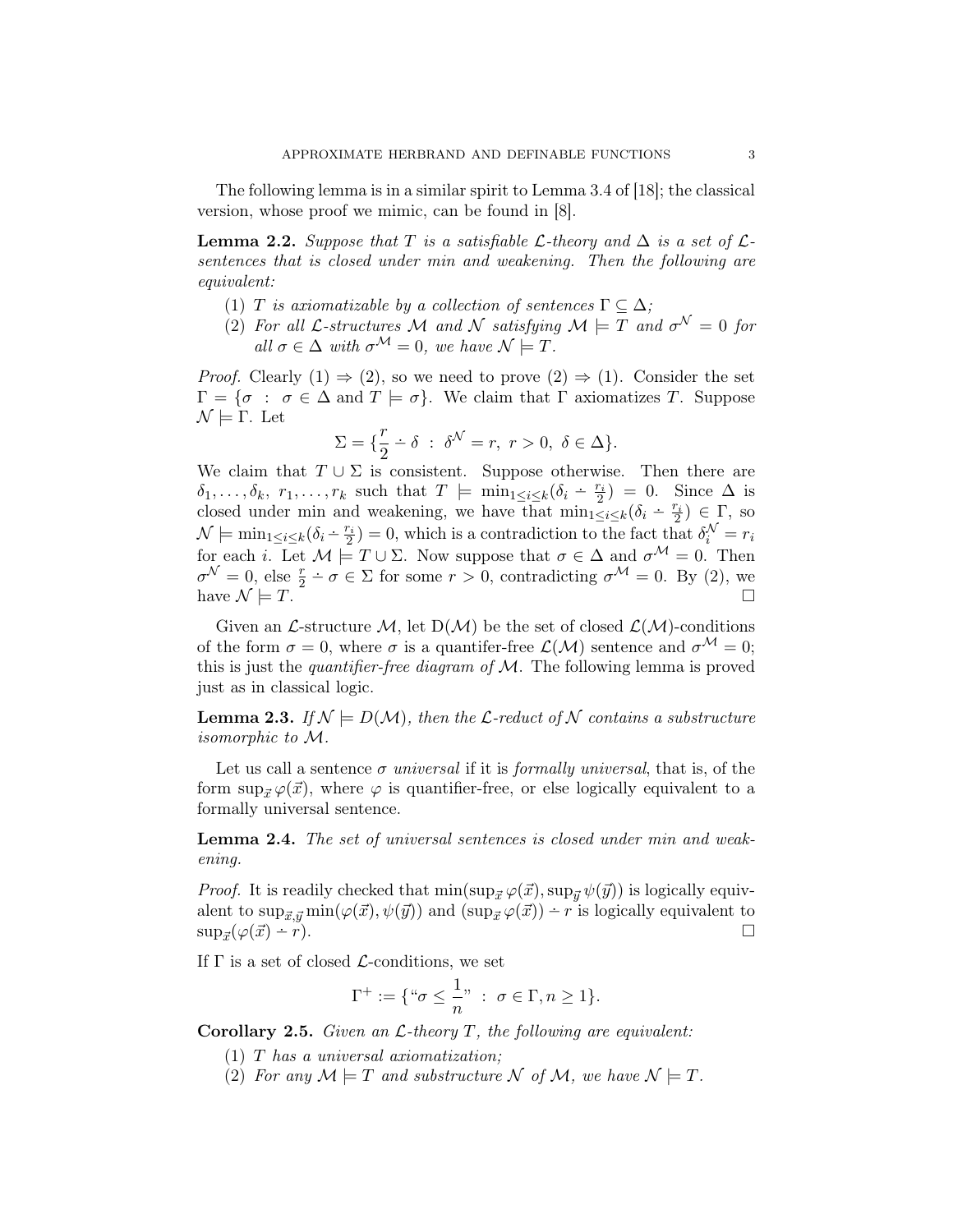*Proof.* Clearly (1) implies (2), so we prove that (2) implies (1). We use the criterion developed in Lemma 2.2 applied to the set of universal sentences. Suppose that  $\mathcal{M} \models T$  and for all universal sentences  $\sigma$ , we have  $\sigma^{\mathcal{M}} = 0$ implies  $\sigma^{\mathcal{N}} = 0$ . We want  $\mathcal{N} \models T$ . Let  $T' = T \cup D(\mathcal{N})^+$ . We claim that  $T'$  is satisfiable. Fix atomic  $\mathcal{L}(\mathcal{N})$ -sentences  $\sigma_1(\vec{b}), \ldots, \sigma_n(\vec{b})$  such that  $\sigma_i^{\mathcal{N}}(\vec{b}) = 0$ . Then  $\mathcal{N} \models \inf_{\vec{x}} \max(\sigma_i(\vec{x})) = 0$ . Suppose, towards a contradiction, that  $\mathcal{M} \not\models \inf_{\vec{x}} \max(\sigma_i(\vec{x})) = 0.$  Then there is  $r \in (0, 1]$  such that  $\mathcal{M} \models \sup_{\vec{x}} (r - \overline{\mathcal{M}})$  $\max(\sigma_i(\vec{x})) = 0$ . By assumption, we have  $\mathcal{N} \models \sup_{\vec{x}}(r - \max(\sigma_i(\vec{x}))) = 0$ , which is a contradiction. Consequently, for any  $k \geq 1$ , there is  $\vec{a} \in M$  such that  $\mathcal{M} \models \max(\sigma_i(\vec{a})) \leq \frac{1}{k}$  $\frac{1}{k}$ . It follows by compactness that T' is satisfiable. Let  $\mathcal{A}' \models T'$  and let  $\mathcal{A}$  be the L-reduct of  $\mathcal{A}'$ . Then  $\mathcal{A} \models T$  and  $\mathcal{N}$  is (isomorphic to) a substructure of A, whence  $\mathcal{N} \models T$ .

**Definition 2.6.** Suppose that M is an L-structure and  $A \subseteq M$ . Let  $\langle A \rangle_0$ be the L-prestructure generated by A. Then the closure of  $\langle A \rangle_0$  in M is the completion of  $\langle A \rangle_0$ , whence a substructure of M, called the *substructure of* M generated by A.

By Theorem 3.5 of [2], any  $\mathcal{L}$ -formula  $\varphi(\vec{x})$  has a modulus of uniform continuity  $\Delta_{\varphi} : (0,1] \to (0,1]$ , that is, for any *L*-structure *M*, any  $\epsilon > 0$ , and any tuples  $\vec{a}, \vec{b}$  from M, if  $d(\vec{a}, \vec{b}) < \Delta_{\varphi}(\epsilon)$ , then  $|\varphi^{\mathcal{M}}(\vec{a}) - \varphi^{\mathcal{M}}(\vec{b})| \leq \epsilon$ .

**Theorem 2.7** (Continuous Herbrand Theorem). Suppose that  $T$  is a universal  $\mathcal{L}$ -theory that admits quantifier-elimination. Let  $\vec{x} = (x_1, \ldots, x_m)$  and  $\vec{y} = (y_1, \ldots, y_n)$ . Then for any formula  $\varphi(\vec{x}, \vec{y})$  and any  $\epsilon > 0$ , there are L-terms

$$
t_{11}(\vec{x}),..., t_{1n}(\vec{x}),..., t_{k1}(\vec{x}),..., t_{kn}(\vec{x}) \quad (k \in \mathbb{N}^{>0})
$$

such that, for any  $\mathcal{M} \models T$  and any  $\vec{a} \in M^m$ , if  $\mathcal{M} \models \inf_{\vec{y}} \varphi(\vec{a}, \vec{y}) = 0$ , then

$$
\mathcal{M}\models \min_{1\leq i\leq k}\varphi(\vec{a},t_{i1}(\vec{a}),\ldots,t_{in}(\vec{a}))\leq \epsilon.
$$

*Proof.* Consider the set of closed  $\mathcal{L}$ -conditions  $\Gamma(\vec{x})$  given by

$$
T \cup \{ \inf_{\vec{y}} \varphi(\vec{x}, \vec{y}) = 0 \} \cup \{ \varphi(\vec{x}, t_1(\vec{x}), \dots, t_n(\vec{x})) \geq 2\epsilon : t_1(\vec{x}), \dots, t_n(\vec{x}) \mathcal{L}\text{-terms} \}.
$$

By compactness, it is enough to prove that  $\Gamma$  is unsatisfiable. Suppose, towards a contradiction, that  $\mathcal{M} \models \Gamma(\vec{a})$ , where  $\vec{a} = (a_1, \ldots, a_m) \in M^m$ . Let N be the substructure of M generated by  $\{a_1, \ldots, a_m\}$ . Then  $\mathcal{N} \models T$ , whence  $\mathcal{N} \preceq \mathcal{M}$  by model-completeness. Consequently,  $\mathcal{N} \models \inf_{\vec{y}} \varphi(\vec{a}, \vec{y}).$ Fix  $\delta \leq \frac{\epsilon}{2}$  $\frac{\epsilon}{2}$ . Take  $\vec{b} \in N^n$  such that  $\varphi^{\mathcal{N}}(\vec{a}, \vec{b}) \leq \delta$ . For each i, let  $t_i(\vec{x})$  be a term so that  $d(t_i(\vec{a}), \vec{b}_i) < \Delta_{\varphi}(\delta)$ , whence  $\varphi^{\mathcal{N}}(\vec{a}, t_1(\vec{a}), \ldots, t_n(\vec{a})) \leq 2\delta \leq$  $\epsilon$ . By model-completeness again,  $\varphi^{\mathcal{M}}(\vec{a}, t_1(\vec{a}), \ldots, t_m(\vec{a})) \leq \epsilon$ , which is a contradiction to the fact that  $\mathcal{M} \models \Gamma(\vec{a})$ .

The following rephrasing of the previous theorem more closely resembles the usual statement of Herbrand's theorem.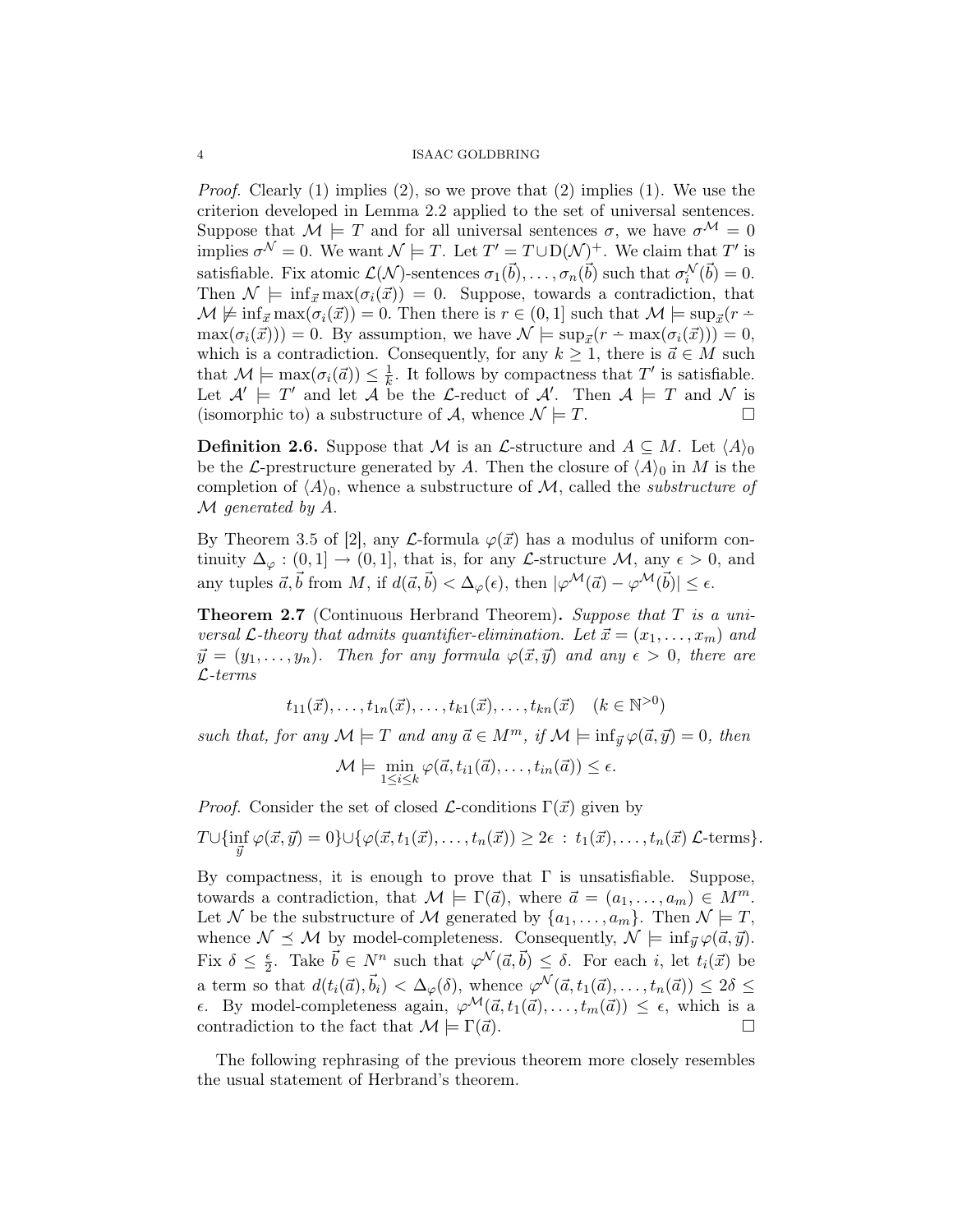**Corollary 2.8.** Suppose that T is a universal  $\mathcal{L}$ -theory that admits quantifierelimination. Let  $\vec{x} = (x_1, \ldots, x_m)$  and  $\vec{y} = (y_1, \ldots, y_n)$ . Then for any formula  $\varphi(\vec{x}, \vec{y})$  and any  $\epsilon > 0$ , there are *L*-terms

$$
t_{11}(\vec{x}),..., t_{1n}(\vec{x}),..., t_{k1}(\vec{x}),..., t_{kn}(\vec{x}) \quad (k \in \mathbb{N}^{>0})
$$

and an increasing continuous function  $\alpha : [0,1] \to [0,1]$  satisfying  $\alpha(0) = 0$ such that

$$
T \models \sup_{\vec{x}}((\min_{1 \leq i \leq k} \varphi(\vec{x}, t_{i1}(\vec{x}), \dots, t_{in}(\vec{x})) \div \epsilon) \div \alpha(\inf_{\vec{y}}(\varphi(\vec{x}, \vec{y}))) = 0.
$$

Proof. This is immediate from the preceding theorem and Proposition 7.15 of  $[2]$ .

## 3. Primitive theories

In this short section,  $\mathcal L$  continues to denote an arbitrary (continuous) signature and  $T$  denotes an  $\mathcal{L}\text{-theory.}$ 

**Definition 3.1.** Following [15] (in the classical setting), we say that  $T$  is primitive if there exists sets of closed  $\mathcal{L}$ -conditions  $\Gamma$  and  $\Delta$ , where  $\Gamma$  consists of universal conditions and  $\Delta$  consists of existential conditions, such that  $\Gamma \cup \Delta$  axiomatizes T.

**Remark 3.2.** In classical logic, it is mentioned in [15] that T is primitive if and only if: whenever  $\mathcal{M}_0, \mathcal{M}_1 \models T$  and  $\mathcal{M}_0 \subseteq \mathcal{N} \subseteq \mathcal{M}_1$ , then  $\mathcal{N} \models T$ . It is also mentioned in [15] that T is  $\exists \forall$ -axiomatizable if and only if: whenever  $M_0, M_1 \models T, M_0 \preceq M_1$ , and  $M_0 \subseteq N \subseteq M_1$ , then  $N \models T$ . It follows that for model-complete theories T, T is primitive if and only if T is  $\exists \forall$ axiomatizable. An interesting example of a model-complete ∃∀-theory is Example 3 of [16].

**Proposition 3.3.** Suppose that  $T$  is a complete, model-complete primitive *L*-theory. Let  $M \models T$  and let  $T_M$  be the  $\mathcal{L}(M)$ -theory of M. Then  $T_M$  is universally axiomatizable and admits quantifier-elimination.

*Proof.* Let  $\Gamma$  be a set of universal sentences and  $\Delta$  a set of existential sentences such that  $\Gamma \cup \Delta$  axiomatizes T. In order to prove that  $T_M$  has a universal axiomatization, it suffices to prove that  $T_M$  is axiomatized by  $\Gamma \cup D(\mathcal{M})$ . Suppose that  $\mathcal{N} \models \Gamma \cup D(\mathcal{M})$ . Then M is a substructure of N. Now any axiom from  $\Delta$  is true in N since it is witnessed by things in M. Consequently,  $\mathcal{N} \models T$ , whence  $\mathcal{N} \models T_{\mathcal{M}}$  by model-completeness of T. Clearly,  $T_M$  is still model-complete; since model-completeness and quantifier elimination are equivalent for universal theories, we have that  $T_M$  admits quantifier elimination.

The following proposition explains how we use Herbrand's theorem in connection with definable functions.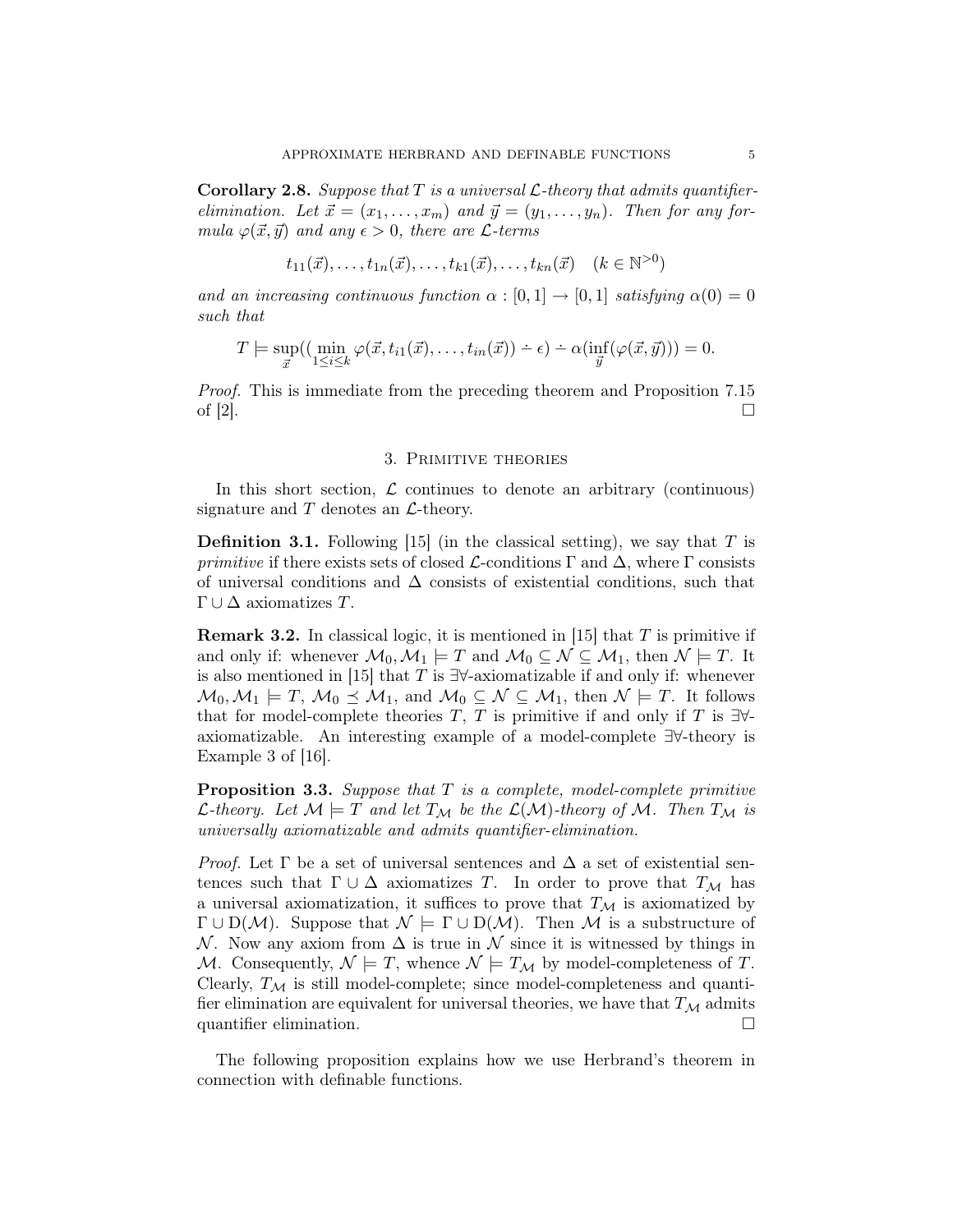**Proposition 3.4.** Suppose that  $T$  is a complete, model-complete primitive *C*-theory. Suppose  $\mathcal{M} \models T$  and  $f : M^n \to M$  is a definable function. Then for any  $\epsilon > 0$ , there are  $\mathcal{L}(M)$ -terms  $t_1(\vec{x}), \ldots, t_k(\vec{x})$  such that: for all  $\vec{a} \in M^n$ , there is  $i \in \{1, \ldots, k\}$  with  $d(f(\vec{a}), t_i(\vec{a})) \leq \epsilon$ .

*Proof.* Fix  $\epsilon > 0$ . Let  $\varphi(\vec{x}, y)$  be an  $\mathcal{L}(M)$ -formula such that

$$
|d(f(\vec{a}),b)-\varphi^{\mathcal{M}}(\vec{a},b)|\leq \frac{\epsilon}{3}
$$

for all  $\vec{a} \in M^n$  and  $b \in M$ . By Herbrand's theorem applied to  $T_M$  (which is applicable by Proposition 3.3), there are  $\mathcal{L}(M)$ -terms  $t_1(\vec{x}), \ldots, t_k(\vec{x})$  such that, for all  $\vec{a} \in \vec{M}^n$ , if  $\mathcal{M} \models \inf_y(\varphi(\vec{a}, y) - \frac{\epsilon}{3}) = 0$ , then

$$
\mathcal{M} \models (\varphi(\vec{a}, t_i(\vec{a})) \div \frac{\epsilon}{3}) \leq \frac{\epsilon}{3}
$$

for some  $i \in \{1, \ldots, k\}$ . Notice that the antecedent of the preceding conditional statement holds since  $\varphi^{\mathcal{M}}(\vec{a}, f(\vec{a})) \leq \frac{\epsilon}{3}$  $\frac{\epsilon}{3}$ . Consequently, for every  $\vec{a} \in M^n$ , there is  $i \in \{1, ..., k\}$  such that  $d(f(\vec{a}), t_i(\vec{a})) \leq \epsilon$ .

**Remark 3.5.** Fix a definable function  $f : M^n \to M$ . Fix  $\epsilon > 0$  and let the  $\mathcal{L}(\mathcal{M})$ -terms  $t_1(\vec{x}), \ldots, t_k(\vec{x})$  be as in the conclusion of the previous proposition. Suppose that  $M \preceq \mathcal{N}$  and  $f : N^n \to N$  is the natural extension of f to a definable function in N. Then, for every  $\vec{a} \in N^n$ , there is  $i \in$  $\{1, \ldots, k\}$  such that  $d(f(\vec{a}), t_i(\vec{a})) \leq \epsilon$ . Indeed, repeat the proof of the preceding proposition, using Corollary 2.8 instead of Theorem 2.7.

We end this section with an application to classical logic. A source of primitive theories in classical logic comes from the notion of an absolutely ubiquitous structure. Suppose that  $\mathcal L$  is a finite first-order signature and  $\mathcal M$ is a countable  $\mathcal{L}$ -structure. Recall that M is said to be *locally finite* if every finitely generated substructure of  $M$  is finite and  $M$  is said to be uniformly locally finite if there is a function  $g : \mathbb{N}^{>0} \to \mathbb{N}^{>0}$  such that, for all  $A \subseteq M$ , if  $|A| \leq n$ , then  $|\langle A \rangle| \leq q(n)$ , where  $\langle A \rangle$  denotes the substructure of M generated by A. Also recall that the age of  $\mathcal{M}$ , denoted Age( $\mathcal{M}$ ), is the set of isomorphism classes of finitely generated substructures of  $M$ . Finally, we say that  $M$  is absolutely ubiquitous if:

- $(1)$  M is uniformly locally finite, and
- (2) whenever N is a countable, locally finite L-structure with  $Age(M) =$ Age(N), then  $\mathcal{M} \cong \mathcal{N}$ .

It follows immediately from the definition that if  $\mathcal M$  is an absolutely ubiquitous L-structure and  $T := Th(\mathcal{M})$ , then T is primitive and  $\aleph_0$ -categorical, whence model-complete (see also Lemma 2.1 of [17]). Consequently,  $T$  meets the hypotheses of Proposition 3.4. It follows that definable functions in absolutely ubiquitous structures are piecewise given by terms. In particular, if  $G$  is an absolutely ubiquitous (pure) group (these are discussed at length in [17]), then definable functions are piecewise given by words, that is, if  $f: G^n \to G$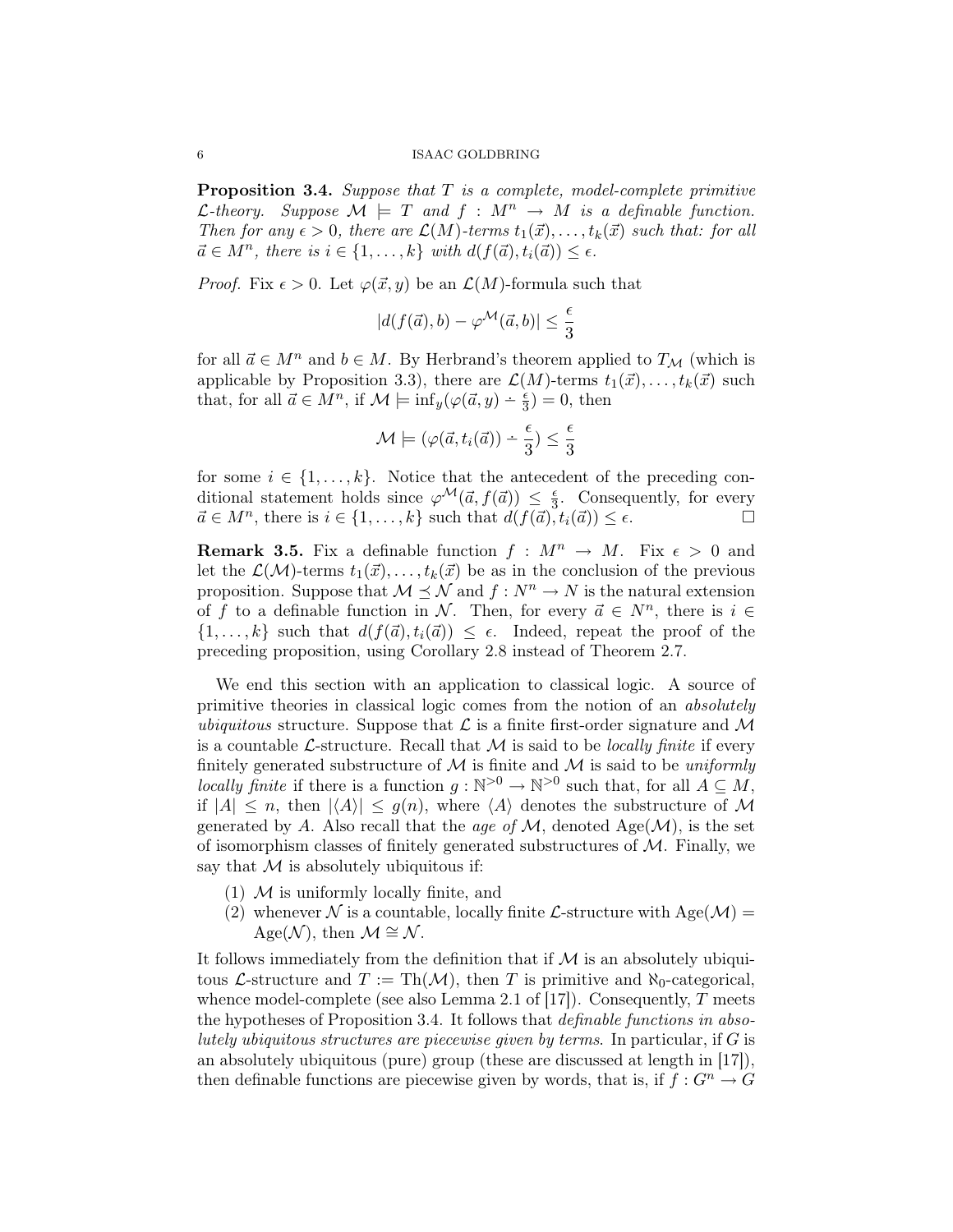is a definable function, then there are words  $w_1(x, y), \ldots, w_k(x, y)$ , and parameters b from G such that, for each  $a \in G^n$ ,  $f(a) = w_i(a, b)$  for some  $i \in \{1, \ldots, k\}.$ 

### 4. Applications

In this section, we present some continuous, model-complete primitive theories (which actually have quantifier-elimination) and use Proposition 3.4 above to understand the definable functions in models of these theories.

Until further notice, we suppose that  $\mathbb{K} \in \{ \mathbb{R}, \mathbb{C} \}$  and we set

$$
\mathbb{D} := \{ \lambda \in \mathbb{K} \ : \ |\lambda| \leq 1 \}.
$$

Also,  $\mathcal L$  denotes the (1-sorted) continuous signature for unit balls of K-Hilbert spaces. More specifically, when  $\mathbb{D} = \mathbb{R}, \mathcal{L}$  contains:

- a constant symbol 0;
- a binary function symbol  $f_{\alpha,\beta}$  for every  $\alpha,\beta\in\mathbb{D}$  with  $|\alpha|+|\beta|\leq 1$ ;
- a binary predicate symbol  $\langle \cdot, \cdot \rangle$  that takes values in  $[-1, 1]$ .

If  $\mathbb{D} = \mathbb{C}$ , then rather than having one predicate symbol for the inner product, we have two: one for the real part and one for the imaginary part.

If H is a K-Hilbert space, the unit ball of H,  $B_1(H)$ , is naturally an  $\mathcal{L}$ structure, where 0 is interpreted as the zero vector of  $H, f_{\alpha,\beta}$  is interpreted as the function  $(x, y) \mapsto \alpha x + \beta y$ , and  $\langle \cdot, \cdot \rangle$  is interpreted as the inner product of H. For sake of readability, we often write H instead of  $B_1(H)$  when speaking of this way of treating  $B_1(H)$  as an  $\mathcal{L}\text{-structure}$ .

Let T be the  $\mathcal L$ -theory of (the unit ball of) an infinite-dimensional K-Hilbert space. Then  $T$  is primitive as the Hilbert space axioms are universal and the axioms for infinite-dimensionality are existential. We should remark that we could work in the many-sorted setting for Hilbert spaces (as in [10]) if we name the bijections  $x \mapsto nx : B_1 \to B_n$  and  $x \mapsto \frac{1}{n}x : B_n \to B_1$ , for then the resulting theory of Hilbert spaces is universal.

In the rest of this subsection,  $H \models T$  and  $H^*$  is an elementary extension of H. In order to make any sense of Proposition 3.4 in this context, we must first understand  $\mathcal{L}(H)$ -terms.

**Lemma 4.1.** If  $t(x)$  is an  $\mathcal{L}(H)$ -term, then there are  $\lambda \in \mathbb{D}$  and  $v \in B_1(H)$ so that  $t(a) = \lambda a + v$  for all  $a \in B_1(H)$ .

*Proof.* One proves this by induction on the complexity of  $t(x)$ , the base case being immediate. Now suppose that  $t_i(x) = \lambda_i x + v_i$  for  $i = 1, 2$  and  $\alpha, \beta$ are so that  $|\alpha| + |\beta| \leq 1$ . Then

$$
f_{\alpha,\beta}(t_1(a),t_2(a)) = \alpha t_1(a) + \beta t_2(a) = (\alpha \lambda_1 + \beta \lambda_2)a + (\alpha v_1 + \beta v_2).
$$

It remains to observe that  $|\alpha \lambda_1 + \beta \lambda_2| \leq 1$ .

**Corollary 4.2.** Let  $f : H \to H$  be definable. Then given  $\epsilon > 0$ , there are  $\lambda_1, \ldots, \lambda_k \in \mathbb{D}$  and  $v_1, \ldots, v_k \in B_1(H)$  such that, for all  $a \in B_1(H^*)$ , there is  $i \in \{1, \ldots, k\}$  with  $d(f(a), \lambda_i a + v_i) \leq \epsilon$ .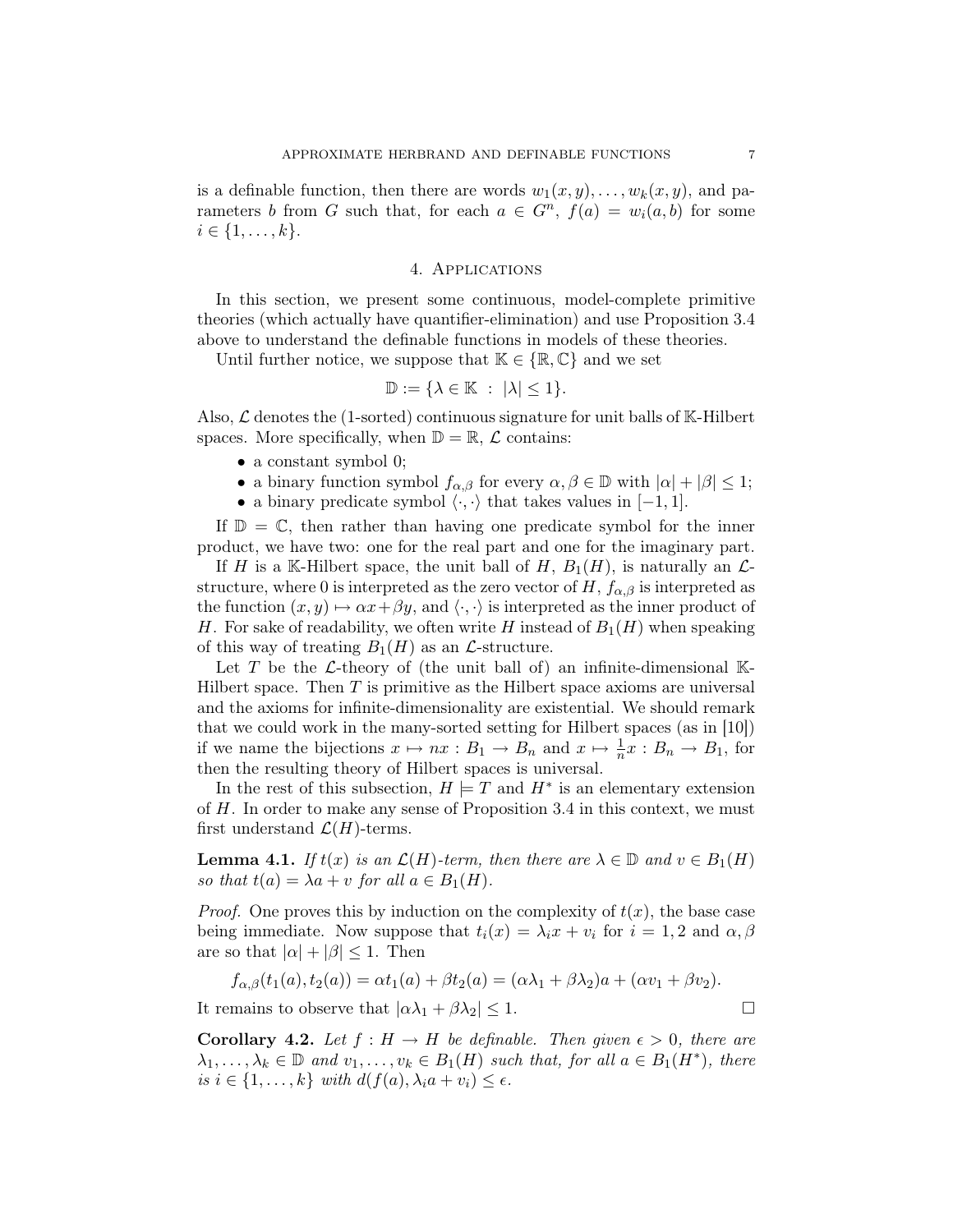Fix  $a \in B_1(H^*)$ . Then there are sequences  $(\lambda_n)$  from  $\mathbb D$  and  $(v_n)$  from  $B_1(H)$  with  $\lambda_n a + v_n \to f(a)$  as  $n \to \infty$ . By taking subsequences, we may suppose that  $\lambda_n \to \lambda \in \mathbb{D}$ . It then follows that  $(v_n)$  is a Cauchy sequence in  $B_1(H)$ , whence  $v_n \to v \in B_1(H)$ . It follows that  $f(a) = \lambda a + v$ . We have just proven the following result:

**Corollary 4.3.** For any  $a \in B_1(H^*)$ , there are  $\lambda \in \mathbb{D}$  and  $v \in B_1(H)$  such that  $f(a) = \lambda a + v$ .

Corollary 4.4. Suppose that  $H^*$  is  $\omega_1$ -saturated and  $f(H^{\perp}) \subseteq H^{\perp}$ . Fix  $\epsilon > 0$  and let  $\lambda_1, \ldots, \lambda_m$  be a finite  $\epsilon$ -net for  $\mathbb D$ . Then there is a finitedimensional subspace K of H such that, for all  $a \in B_1(H^*) \cap K^{\perp}$ , there is  $i \in \{1, \ldots, m\}$  such that  $d(f(a), \lambda_i a) < \epsilon$ .

*Proof.* Let  $a \in B_1(H^*) \cap H^{\perp}$ . Take  $\lambda \in \mathbb{D}$  and  $v \in B_1(H)$  such that  $f(a) = \lambda a + v$ . Then

$$
0 = \langle f(a), v \rangle = \langle \lambda a + v, v \rangle = \langle v, v \rangle.
$$

Thus,  $f(a) = \lambda a$ . Let  $(a_n)$  be an orthonormal basis for H. Then the following set of conditions is unsatisfiable in  $H^*$ :

$$
\{\langle x, a_n\rangle = 0 \; : \; n < \omega\} \cup \{d(f(x), \lambda_i x) \geq \epsilon \; : \; i = 1, \ldots, m\}.
$$

By saturation, there is  $n < \omega$  such that, setting  $K := \text{span}(a_1, \ldots, a_n)$ , we have  $d(f(x), \lambda_i x) < \epsilon$  for all  $x \in B_1(H^*) \cap K^{\perp}$ .

How does Corollary 4.2 relate to functions definable in the many-sorted language for Hilbert spaces considered in [10]? In order to elucidate this, we first clarify how the syntax of continuous logic works in the case that the predicates take values in intervals other than  $[0, 1]$ . (This is omitted in the survey [2] and was communicated to me by Ward Henson.) Let  $\mathcal{L}'$ be a many-sorted (continuous) signature with sort set S. In particular, one associates to each predicate symbol P of  $\mathcal L$  a closed, bounded interval  $I_P$  in R. Then one also associates to each formula  $\varphi$  a closed, bounded interval  $I_{\varphi}$ in R as follows:

- Given two terms  $t_1(\vec{x})$  and  $t_2(\vec{x})$  of arity  $(s_1, \ldots, s_n, s_{n+1})$ , the formula  $\varphi(\vec{x}) = d(t_1(\vec{x}), t_2(\vec{x}))$  is an atomic formula with  $I_{\varphi} := [0, N],$ where N is the bound on the metric of sort  $s_{n+1}$ .
- If P is a predicate symbol of arity  $(s_1, \ldots, s_n)$  and  $t_1(\vec{x}), \ldots, t_n(\vec{x})$ are terms such that  $t_i$  takes values in sort  $s_i$ , then the formula  $\varphi(\vec{x}) =$  $P(t_1(\vec{x}), \ldots, t_n(\vec{x}))$  is an atomic formula with  $I_\varphi := I_P$ .
- Suppose that  $\varphi_1(\vec{x}), \ldots, \varphi_n(\vec{x})$  are formulae with associated intervals  $I_{\varphi_1}, \ldots, I_{\varphi_n}$ . Suppose that u is a continuous function with domain  $I_{\varphi_1} \times \cdots \times I_{\varphi_n}$  and range I, a closed, bounded interval in R. Then  $\varphi(\vec{x}) = u(\varphi_1(\vec{x}), \ldots, \varphi_n(\vec{x}))$  is a formula with  $I_{\varphi} := I$ .
- If  $\varphi$  is a formula with associated interval  $I_{\varphi}$ , then  $\psi = \sup_x \varphi$  is a formula with  $I_{\psi} := I_{\varphi}$ . Similarly for  $\inf_{x} \varphi$ .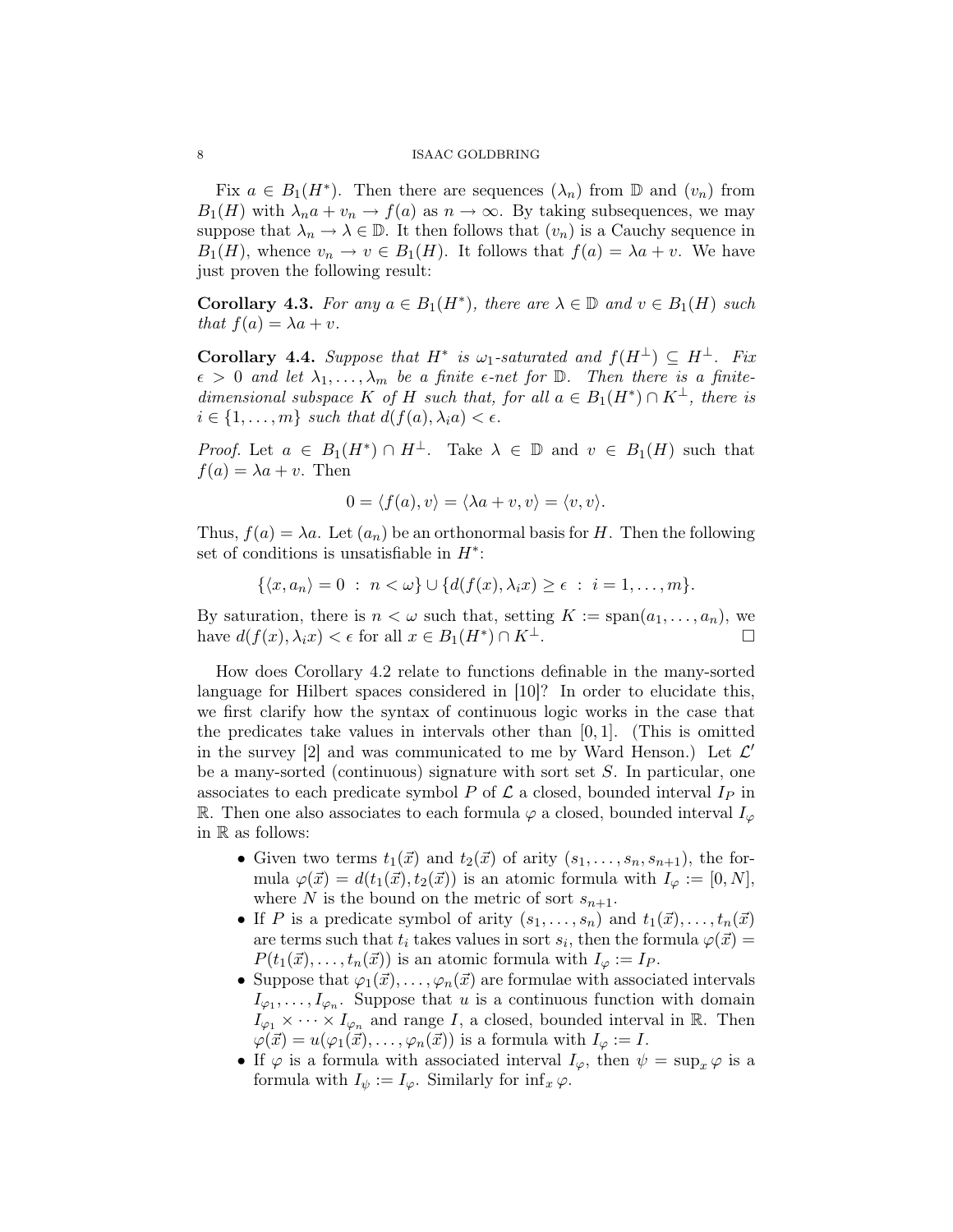For an interval  $I = [a, b] \subseteq \mathbb{R}$  with  $a < b$ , define  $u_I : I \to [0, 1]$  by  $u_I(x) := \frac{1}{b-a}(x-a)$ . Note that  $u_I$  is a homeomorphism with inverse  $u_I^{-1}$  $I^{-1}(x) =$  $a + (b - a)x$ .

We let  $\mathcal{L}_{\text{ms}}$  denotes the many-sorted theory of Hilbert spaces used in [10].

**Lemma 4.5.** For any quantifier-free  $\mathcal{L}_{\text{ms}}$ -formula  $\varphi(\vec{x})$ , where  $\vec{x}$  is a tuple of variables of sort  $B_1(H)$ , there is a quantifier-free *L*-formula  $\psi(\vec{x})$  with  $I_{\psi} = [0, 1]$  such that

$$
H \models \sup_{\vec{x}} |u_{I_{\varphi}}(\varphi(\vec{x})) - \psi(\vec{x})| = 0.
$$

In particular, when  $I_{\varphi} = [0,1]$ , we have  $H \models \sup_x |\varphi(\vec{x}) - \psi(\vec{x})| = 0$ .

*Proof.* The proof goes by induction on the complexity of  $\varphi$ , the main work taking place in the case when  $\varphi$  is atomic, which involves a painful case distinction. Let us illustrate the idea by considering terms  $t_i(x, y) = \lambda_i x + \mu_i y$  $(i = 1, 2)$  where  $|\lambda_i|, |\mu_i| \leq n$ . (In the general situation, terms can be much more complicated due to the number of variables and the inclusion maps.) First suppose that  $\varphi(x, y) = d(t_1(x, y), t_2(x, y))$ . Since each  $t_i$  takes values in  $B_{2n}$ , we have  $I_{\varphi} = [0, 4n]$ . Then  $I_{\varphi}(\varphi(x, y)) = \frac{1}{4n} d(t_1(x, y), t_2(x, y))$ . Let  $\psi(x,y) = \|\frac{\lambda_1 - \lambda_2}{4n}x + \frac{\mu_1 - \mu_2}{4n}$  $\frac{-\mu_2}{4n}y\|\cdot\ \text{Since } \left|\frac{\lambda_1-\lambda_2}{4n}\right|+\left|\frac{\mu_1-\mu_2}{4n}\right|$  $\left|\frac{-\mu_2}{4n}\right| \leq 1$ , we have that  $\psi$ is an *L*-formula with  $I_{\psi} = [0, 1]$ . Clearly  $\psi$  is as desired.

Now suppose that  $\varphi(x, y) = \langle t_1(x, y), t_2(x, y) \rangle$ . Now  $I_{\varphi} = [-4n^2, 4n^2]$ , so  $u_{I_{\varphi}}(\varphi(x,y)) = \frac{1}{8n^2} (\langle t_1(x,y), t_2(x,y) \rangle + 4n^2)$ . This time, let

$$
\psi(x,y) = \frac{1}{2}\langle \frac{\lambda_1}{2n}x + \frac{\mu_1}{2n}y, \frac{\lambda_2}{2n} + \frac{\mu_2}{2n}y \rangle + \frac{1}{2}.
$$

It is easily verified that this  $\psi$  is as desired.

For the induction step, suppose that  $\varphi = u(\varphi_1, \ldots, \varphi_n)$ , where

$$
u: I_{\varphi_1} \times \cdots \times I_{\varphi_n} \to I_{\varphi}
$$

is a surjective continuous function. By the induction hypothesis, there are L-formulae  $\psi_i(x)$   $(i = 1, \ldots, n)$  with each  $I_{\psi_i} = [0, 1]$  such that  $H \models$  $\sup_{\vec{x}} |u_{I_{\varphi_i}}(\varphi_i(\vec{x})) - \psi_i(\vec{x})| = 0.$  Consider the *L*-formula

$$
\psi(x) = u_{I_{\varphi}}(u(u_{I_{\varphi_1}}^{-1}(\psi_1(\vec{x})), \dots, u_{I_{\varphi_n}}^{-1}(\psi_n(\vec{x}))).
$$

It is clear that  $H \models \sup_x |u_\varphi(\varphi(\vec{x})) - \psi(\vec{x}))| = 0.$ 

**Corollary 4.6.** If  $P : B_1(H)^n \to [0,1]$  is a uniformly continuous function, then P is an  $\mathcal{L}\text{-}definable predicate if and only if P is an  $\mathcal{L}_{\text{ms}}\text{-}definable$$ predicate

*Proof.* This follows from the preceding corollary and the fact that the  $\mathcal{L}_{ms}$ theory of  $H$  admits quantifier-elimination.  $\Box$ 

**Corollary 4.7.** Suppose that  $f : H \to H$  is an  $\mathcal{L}_{\text{ms}}$ -definable function such that  $f(B_1(H)) \subseteq B_1(H)$ . Then  $f(B_1(H))$  is an  $\mathcal{L}\text{-}definable function$ .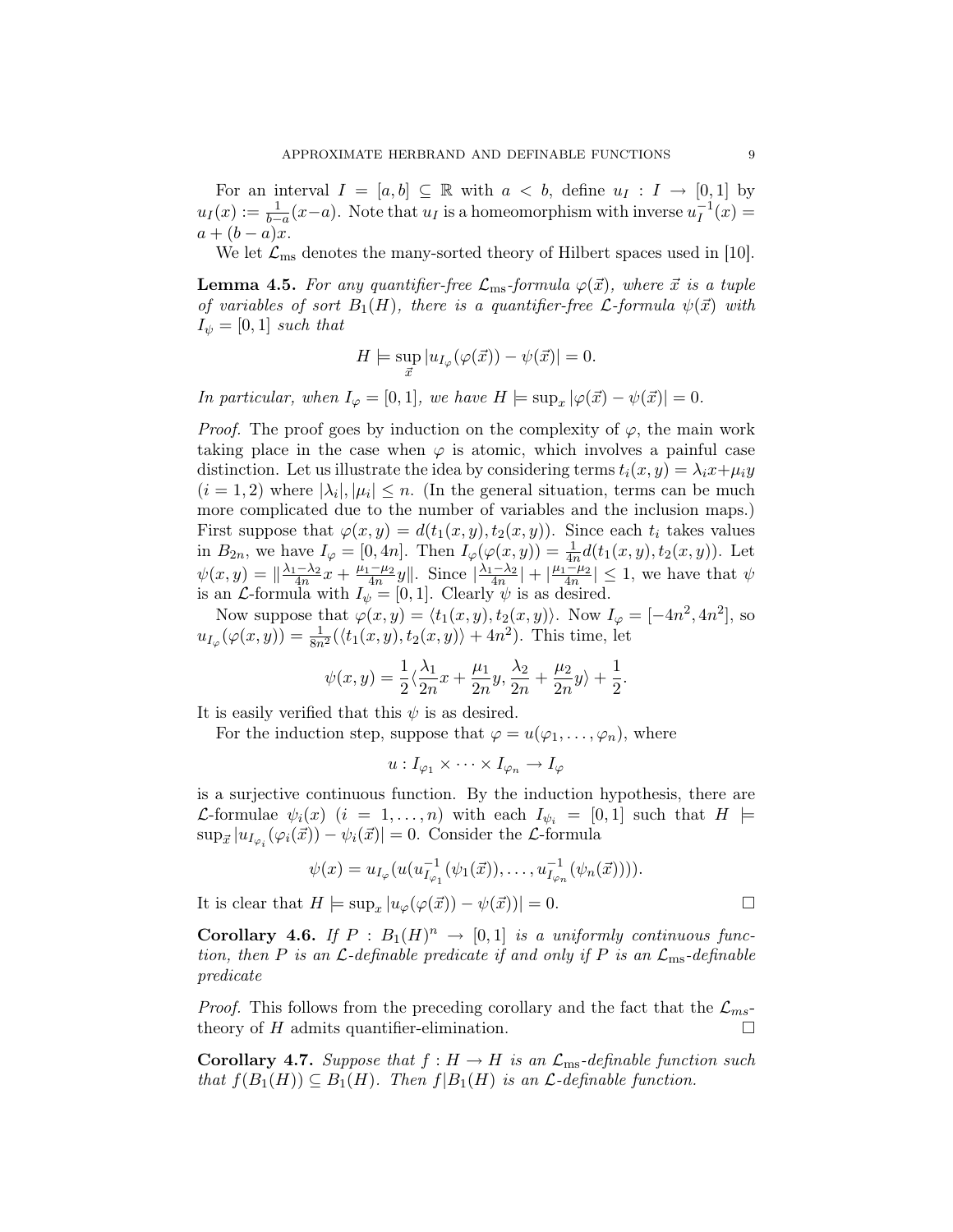The definition of an  $\mathcal{L}_{\text{ms}}$ -definable function is given in [10]. We should also remark that a similar discussion appears in [1].

Remark 4.8. It follows from the preceding corollary and Corollary 4.2 that for any  $\mathcal{L}_{\text{ms}}$ -definable function  $f : H \to H$ , any  $n \geq 1$ , and any  $\epsilon > 0$ , there are scalars  $\lambda_1, \ldots, \lambda_k$  and vectors  $v_1, \ldots, v_k \in B_{m(n,f)}(H)$  such that, for all  $x \in B_n(H)$ , there is  $i \in \{1, ..., k\}$  with  $d(f(x), \lambda_i x + v_i) \leq \epsilon$ . Using the main result of [10], we can give a different proof of this fact in the case that f is linear. Indeed, write  $f = \lambda I + K$ , where K is a compact operator. Let  $\{v_1, \ldots, v_k\}$  be a finite  $\epsilon$ -net for  $K(B_n(H))$ . Then for  $a \in B_1(H)$ , we have  $d(K(a), v_i) \leq \epsilon$  for some  $i \in \{1, ..., k\}$ , whence  $d(f(a), \lambda a + v_i) \leq \epsilon$ . (Notice here that  $\lambda_i = \lambda$  for all *i*.)

We now suppose that  $\mathbb{K} = \mathbb{C}$  and set  $\mathbb{S}^1 := {\lambda \in \mathbb{C} : |\lambda| = 1}.$  We let  $\mathcal{L}_U := \mathcal{L} \cup \{U, U^{-1}\},\$  where U and  $U^{-1}$  are both unary function symbols. We let  $T_U^{\forall}$  denote the  $\mathcal{L}$ -theory obtained from T by adding (universal) axioms saying that U is linear, preserves the inner product, and U and  $U^{-1}$  are inverses.  $(T_U$  axiomatizes the theory of an infinite-dimensional Hilbert space equipped with a unitary operator; one adds a symbol for  $U^{-1}$  so as to avoid the  $\forall \exists$  axiom stating that U is onto.) We add to  $T_U^{\forall}$  the following axioms:

$$
\inf_x[|\langle x, x \rangle - 1| + d(Ux, \sigma x)|] = 0,
$$

where  $\sigma$  ranges over a countable dense subset of  $\mathbb{S}^1$ . (These axioms assert that the spectrum of U is  $\mathbb{S}^1$ .) Then  $T_U$  is complete and admits quantifier elimination (see [3]);  $T_U$  is the theory of infinite-dimensional Hilbert spaces equipped with a generic automorphism. Since  $T_U$  is primitive, we can once again apply Proposition 3.4.

**Lemma 4.9.** If  $t(x)$  is an  $\mathcal{L}_U(H)$ -term, then there are  $l, m \in \mathbb{Z}, l \leq m$ ,  $\alpha_l, \ldots, \alpha_m \in \mathbb{D}$  and a vector  $v \in B_1(H)$  such that, for all  $a \in B_1(H)$ , we have

$$
t(a) = v + \sum_{j=l}^{m} \alpha_j U^j(a).
$$

*Proof.* This is proved by induction on the complexity of  $t(x)$  exactly as in Lemma 4.1.  $\Box$ 

Suppose that  $(H^*, U^*)$  is an elementary extension of  $(H, U)$ .

**Corollary 4.10.** Suppose that  $f : H \to H$  is an  $\mathcal{L}_U$ -definable function and  $\epsilon > 0$ . Then there are  $l, m \in \mathbb{Z}, l \leq m, \lambda_l^1, \ldots, \lambda_m^1, \ldots, \lambda_l^k, \ldots, \lambda_m^k \in \mathbb{D}$ , and  $v_1, \ldots, v_k \in B_1(H)$ , such that, for all  $a \in B_1(H^*)$ , there is  $i \in \{1, \ldots, k\}$ such that

$$
d(f(x), v_i + \sum_{j=l}^{m} \alpha_j^i U^j(x)) < \epsilon.
$$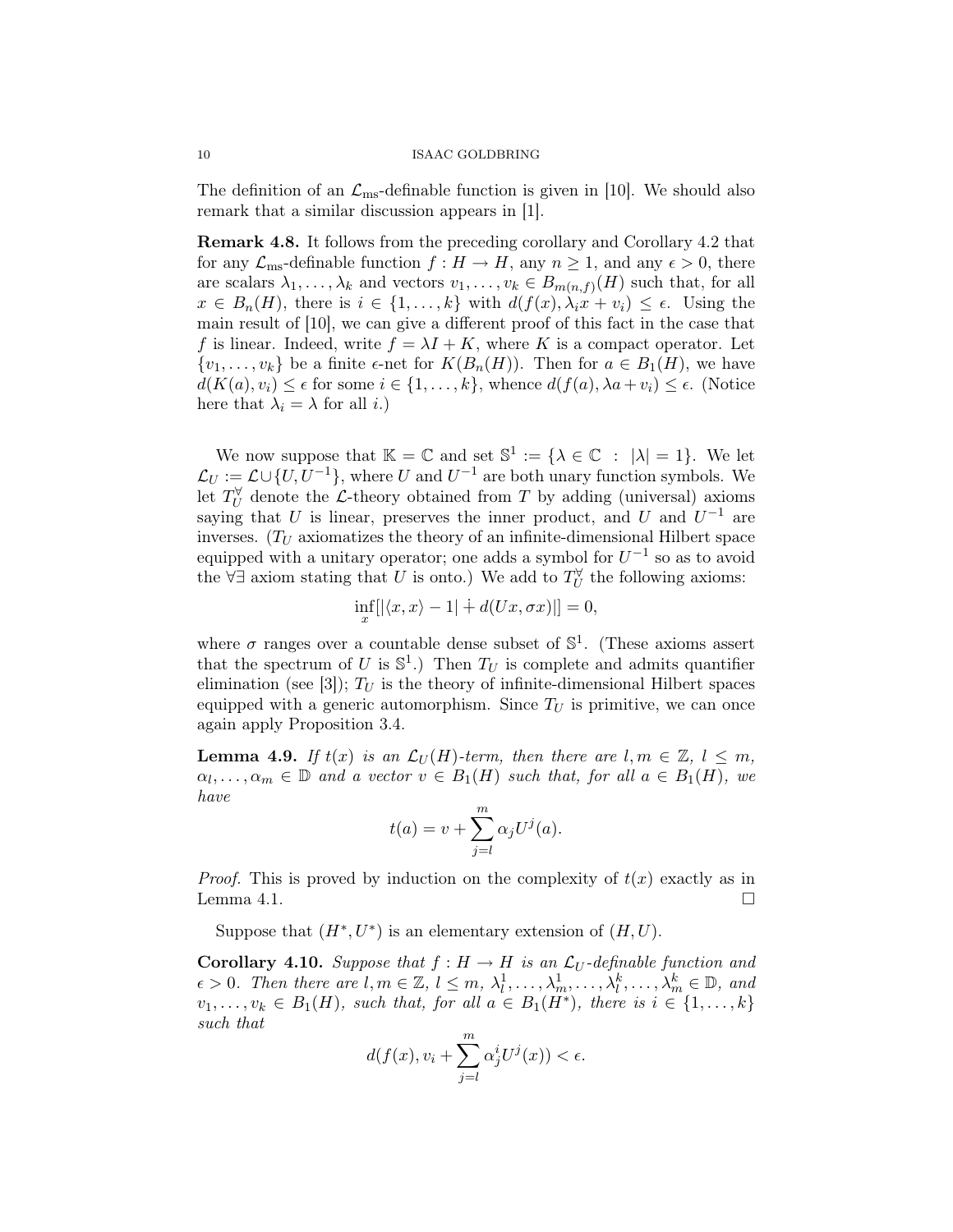One can generalize this situation as follows: Let  $G$  be a countable (discrete) group and let  $\mathcal{L}_G$  be the language for Hilbert spaces as above augmented by unary function symbols  $\tau_g$  for  $g \in G$ . Let  $T_G$  be the universal  $\mathcal{L}_G$ -theory of a unitary representation of G on an infinite-dimensional Hilbert space. (As above, the axiom  $\sup_x d((\tau_g(\tau_{g^{-1}}(x)), x) = 0$  allows us to assert that  $\tau_g$  is onto without using a  $\forall \exists$  axiom.) Let  $\pi : G \to U(H)$  be a unitary representation of  $G$  on an (infinite-dimensional) Hilbert space  $H$  such that  $(H, \pi)$  is an existentially closed model of  $T_G$  (such an existentially closed model exists because  $T_G$  is an inductive theory). Let  $\Sigma$  be the set of existential consequences of  $(H, \pi)$ . Then it is shown in [4] that  $T_{GA} := T_G \cup \Sigma$ axiomatizes the class of existentially closed models of  $T<sub>G</sub>$ , whence is the model companion of  $T_G$ . Moreover, since  $T_G$  has the amalgamation property (see [4]), it follows that  $T_{GA}$  admits quantifier elimination. As above, one can show that any  $\mathcal{L}_G$  term  $t(x)$  has the form  $v + \sum_{i=1}^n \lambda_i g_i x$  for some  $v \in B_1(H)$ , some  $\lambda_1, \ldots, \lambda_n \in \mathbb{D}$ , and some  $g_1, \ldots, g_n \in G$ . (Here we abuse notation and write  $gx$  instead of  $\tau_q(x)$ .) Consequently, we have:

**Corollary 4.11.** Let  $(H, \pi)$  be any model of  $T_{GA}$  and let  $f : H \to H$  be an  $\mathcal{L}_G$ -definable function. Then, for any  $\epsilon > 0$ , there are  $v_1, \ldots, v_k \in B_1(H)$ , scalars  $\lambda_1^1, \ldots, \lambda_m^1, \ldots, \lambda_1^k, \ldots, \lambda_m^k \in \mathbb{D}$ , and group elements  $g_1, \ldots, g_k \in G$ such that, for all  $a \in B_1(H^*)$ , there is  $i \in \{1, \ldots, k\}$  such that

$$
d(f(a), v_i + \sum_{j=1}^m \lambda_j^i g_j a) < \epsilon.
$$

There is yet another expansion of Hilbert spaces that fits into this context. Let  $\mathcal{L}_P := \mathcal{L} \cup \{P\}$ , where P is a new unary function symbol. We consider the theory  $T_P$  obtained from the theory of infinite-dimensional Hilbert spaces obtained by adding the following axioms (the latter two are axiom schemes, including one such axiom for every  $n \geq 1$ :

- $\bullet$  P is linear;
- $\sup_x d(P^2(x), P(x)) = 0;$
- $\sup_{x,y} |\langle P(x), y \rangle \langle x, P(y) \rangle| = 0;$
- $\inf_{v_1} \cdots \inf_{v_n} \max(\max_{i,j} |\langle v_i, v_j \rangle \delta_{ij}|, \max_i d(P(v_i), v_i))) = 0;$
- $\inf_{v_1} \cdots \inf_{v_n} \max(\max_{i,j} |\langle v_i, v_j \rangle \delta_{ij}|, \max_i d(P(v_i), 0))) = 0.$

The first three axioms say that  $P$  is a projection operator on  $H$  and the latter two axiom schemes say that  $P(H)$  and  $P(H)^{\perp}$  are infinite-dimensional. Then  $T_P$  is a complete theory with quantifier elimination ([5]); in fact, it is the theory of beautiful pairs of Hilbert spaces and its unique separable model is the Fraisse limit of the family of finite-dimensional Hilbert spaces equipped with projection operators.

Since  $T_P$  is a primitive theory with quantifier elimination, we may use Proposition 3.4. Let  $(H, P)$  be a model of  $T_P$ . Then in  $(H, P)$ , all  $\mathcal{L}$ -terms  $t(x)$  are easily seen to equivalent to terms be of the form  $\alpha x + \beta P(x) + v$ , where  $\alpha, \beta \in \mathbb{D}$  and  $v \in B_1(H)$ . Thus: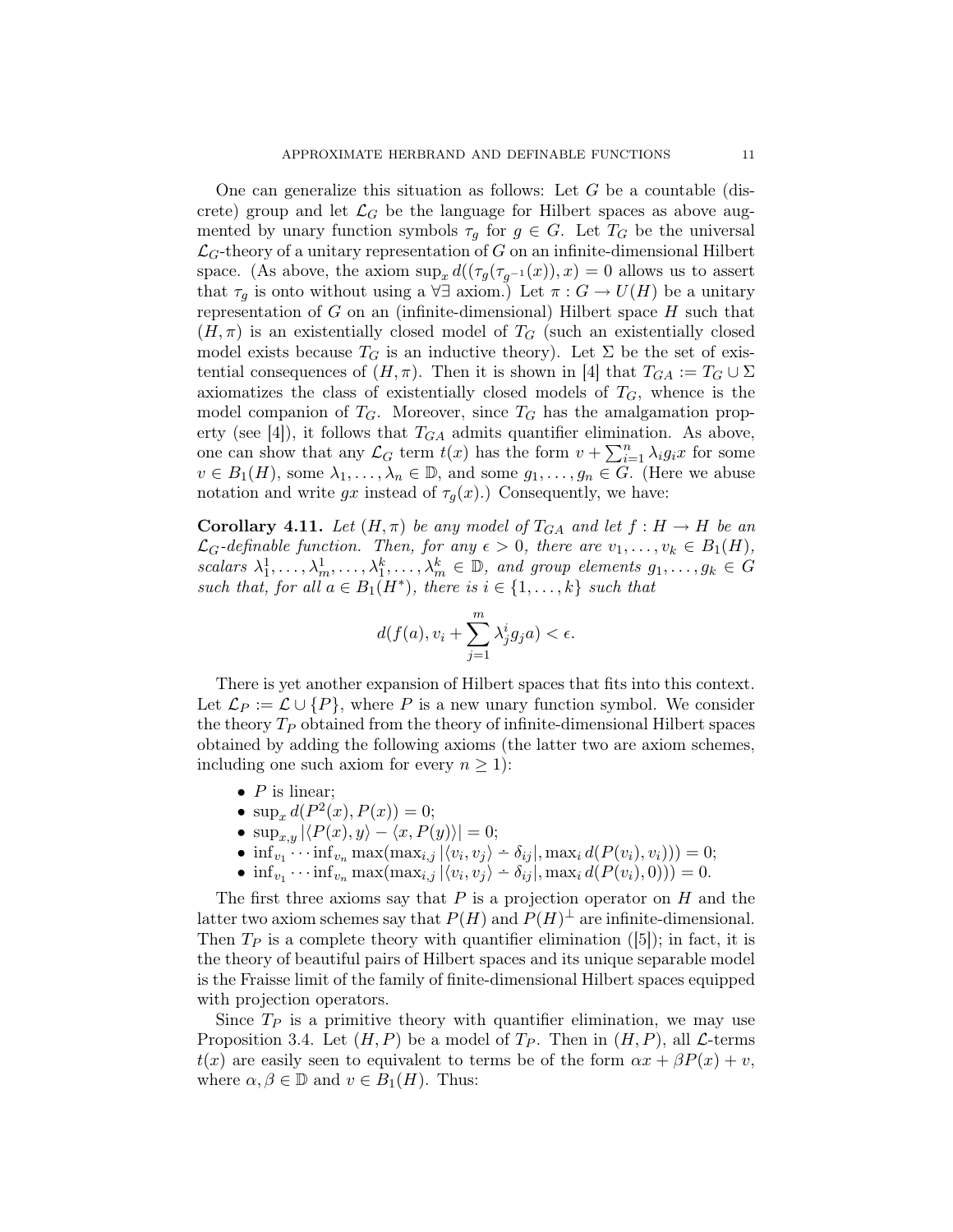**Proposition 4.12.** Let  $f : B_1(H) \to B_1(H)$  be an  $\mathcal{L}_P$ -definable function. Then for any  $\epsilon > 0$ , there are  $v_1, \ldots, v_k \in B_1(H)$  and  $\alpha_1, \ldots, \alpha_k, \beta_1, \ldots, \beta_k \in$  $\n ⊓ such that, for all  $a \in B_1(H)$ , there is  $i \in \{1, \ldots, k\}$  such that$ 

 $d(f(a), \alpha_i a + \beta_i P(a) + v_i) < \epsilon.$ 

Consequently, for any elementary extension  $(H^*, P^*)$  of  $(H, P)$  and any  $a \in$  $B_1(H^*)$ , there are  $\alpha, \beta \in \mathbb{D}$  and  $v \in B_1(H)$  such that  $f(a) = \alpha a + \beta P^*(a) + v$ .

Remark 4.13. The referee pointed out that the preceding examples are specific instances of a more general phenomenon: Given a fixed unital  $C^*$ algebra  $A$ , one can consider the theory of presentations of  $A$ , that is, of Hilbert spaces H with a  $C^*$ -algebra morphism from A to  $B(H)$ , presented as Hilbert spaces with each  $a \in A$  named as a unary function, and with universal axioms expressing that this is indeed a representation. The model completion of this theory can be obtained by adding some existential axioms essentially saying that the presentation is faithful.

### **REFERENCES**

- [1] I. Ben Yaacov, Modular functionals and perturbations of Nakano spaces, Journal of Logic and Analysis 1:1 (2009), pgs. 1-42.
- [2] I. Ben Yaacov, A. Berenstein, C. W. Henson, A. Usvyatsov, Model theory for metric structures, Model theory with applications to algebra and analysis. Vol. 2, pgs. 315- 427, London Math. Soc. Lecture Note Ser. (350), Cambridge Univ. Press, Cambridge, 2008.
- [3] I. Ben Yaacov, A. Usvyatsov, M. Zadka, Generic automorphism of a Hilbert space, preprint. Available at http://ptmat.fc.ul.pt/~alexus/papers.html
- [4] A. Berenstein, Hilbert spaces equipped with generic groups of automorphisms, Arch. Math. Logic, vol 46 (2007) no. 3, pp. 289-299.
- [5] A. Berenstein, A. Villaveces, Hilbert spaces with generic predicates, preprint. Available at http://pentagono.uniandes.edu.co/~aberenst/publications.html
- [6] S. R. Buss (ed.), Handbook of Proof Theory. Studies in Logic and the Foundations of Mathematics, 137. North-Holland Publishing Co., Amsterdam, 1998. x+811 pp.
- [7] S. R. Buss, On Herbrand's Theorem, Logic and Computational Complexity, Lecture Notes in Computer Science #960, 1995, Springer-Verlag, pp. 195-209.
- [8] C.C. Chang, J. Keisler, *Model theory*, Third edition. Studies in Logic and the Foundations of Mathematics, 73. North-Holland Publishing Company, Amsterdam, 1990.
- [9] Lou van den Dries, Lectures on motivic integration, available at http://www.math.uiuc.edu/~vddries/
- [10] I. Goldbring, Definable operators on Hilbert spaces, to appear in the Notre Dame Journal of Formal Logic. arXiv 1010.2243
- [11] I. Goldbring, Definable functions in Urysohn's metric space, submited. arXiv 1001.4999
- [12] J. Herbrand, Recherches sur la thèorie de la démonstration, Ph.D. thesis, University of Paris, 1930.
- [13] U. Kohlenbach, Applied Proof Theory: Proof Interpretations and their Use in Mathematics, Springer Monographs in Mathematics, xx+536pp., 2008
- [14] U. Kohlenbach, Some logical metatheorems with applications in functional analysis, Trans. Amer. Math. Soc. vol. 357, no. 1, pp. 89-128 (2005).
- [15] A. Lachlan, Complete theories with only universal and existential axioms, Journal of Symbolic Logic, Vol. 52 (1987), pp. 698-711.